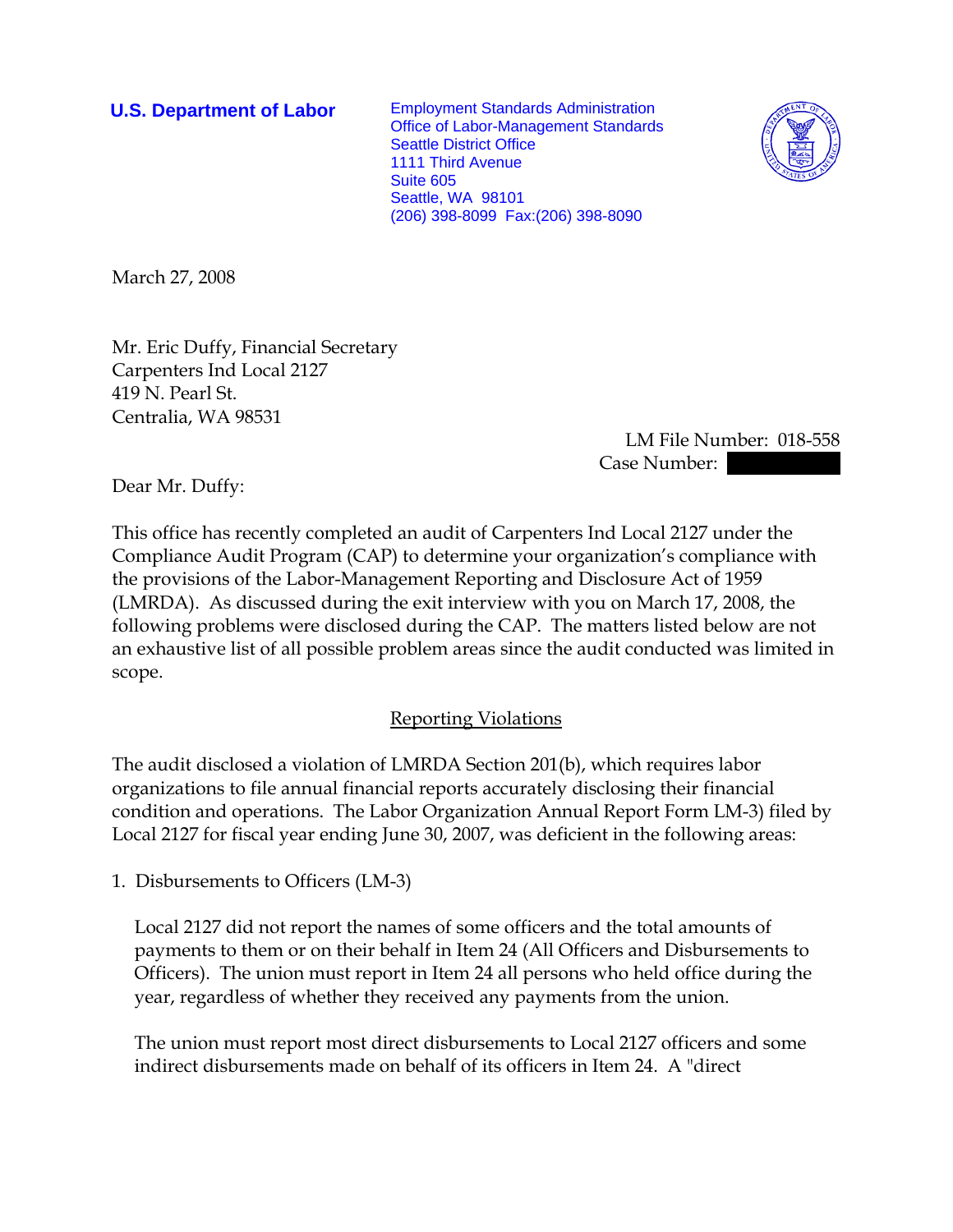Letter/Mr. Eric Duffy March 18, 2008 Page 2 of 3

disbursement" to an officer is a payment made to an officer in the form of cash, property, goods, services, or other things of value. See the instructions for Item 24 for a discussion of certain direct disbursements to officers that do not have to be reported in Item 24. An "indirect disbursement" to an officer is a payment to another party (including a credit card company) for cash, property, goods, services, or other things of value received by or on behalf of an officer. However, indirect disbursements for temporary lodging (such as a union check issued to a hotel) or for transportation by a public carrier (such as an airline) for an officer traveling on union business should be reported in Item 48 (Office and Administrative Expense).

2. Failure to File Bylaws

The audit disclosed a violation of LMRDA Section 201(a), which requires that a union submit a copy of its revised constitution and bylaws with its LM report when it makes changes to its constitution or bylaws. Local 2127 amended its bylaws in 2004, but did not file a copy with its LM report for that year.

Local 2127 has now filed a copy of its bylaws.

I am not requiring that Local 2127 file an amended LM report for 2007 to correct the deficient items, but Local 2127 has agreed to properly report the deficient items on all future reports it files with OLMS.

## Other Issue

The audit disclosed the following other issue:

Use of Signature Stamp

During the audit, you advised that it is Local 2127's practice for President Mark Cline to sign all union checks and then your signature is stamped on the checks by your office manager. You indicated that no other union officer but President Cline reviews the checks before they are issued. Section 37 (A) of the constitution requires that checks be signed by two or more officers of the local union. The two signature requirement is an effective internal control of union funds. Its purpose is to attest to the authenticity of a completed document already signed. However, the use of a signature stamp for the second signer does not attest to the authenticity of the completed check, and negates the purpose of the two signature requirement. OLMS recommends that Local 2127 review these procedures to improve internal control of union funds.